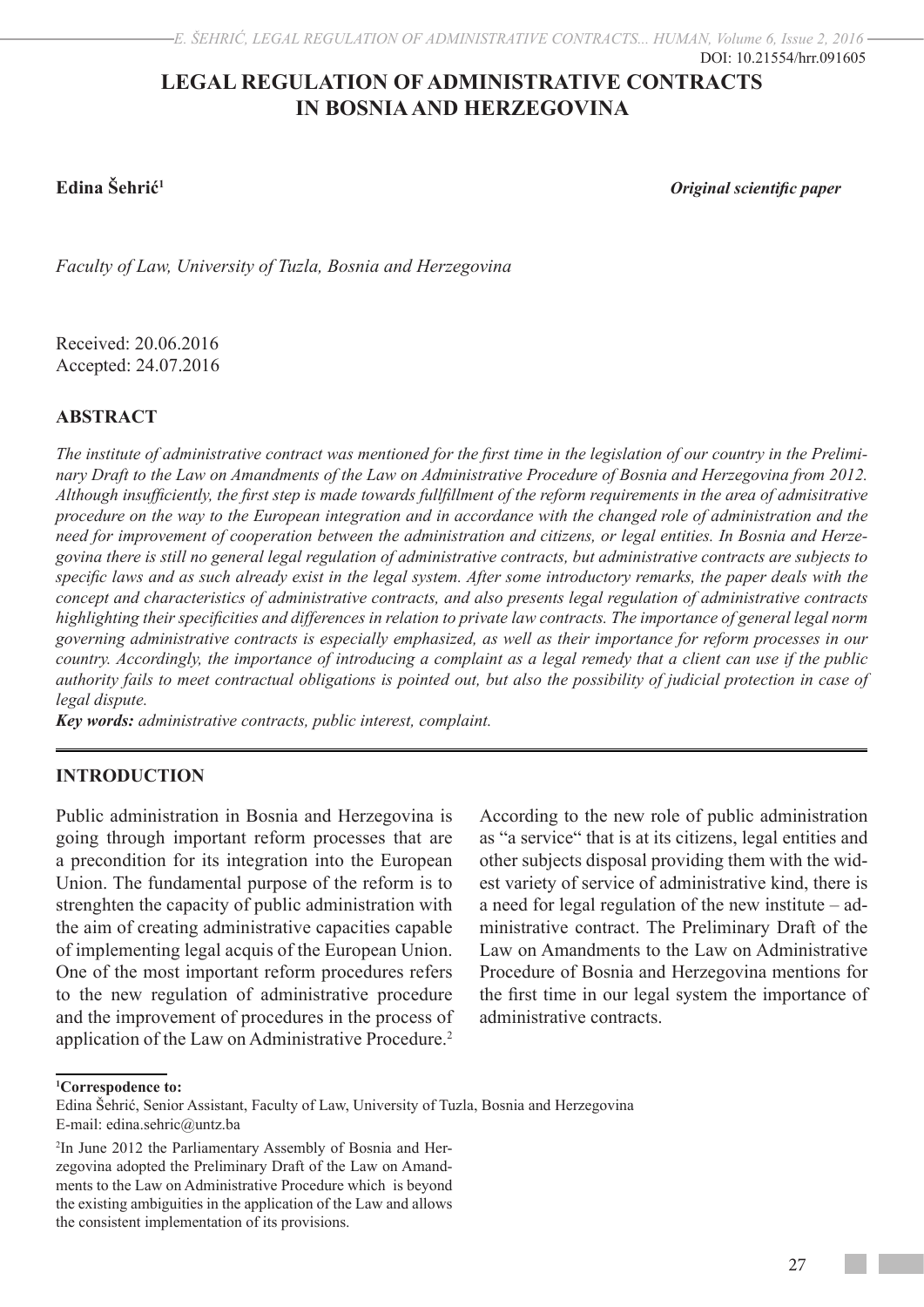The Preliminary Draft predicts regulations of numerous issues of administrative contracts, such as conditions for the conclusion, the subject of administrative contract, the nullity of administrative contract, changes of administrative contracts due to chnages in circumstances, the termination of administrative contracts, the complaint to administrative contract, as well as complaint procedures. This allowed for actualization of issues of administrative contracts in the local administrative and legal theory. Becoming the part of public law, administrative contracts would influence the quality of administrative decision, but also the level of legal security of citizens and business entities contributing to the removal of bureaucratic barriers in exercising rights and legal interests.

Our current legislation recognized certain types of public law contracts, such as concession contracts or public procurement contracts much earlier. All these contracts are in the regime of administrative law and the judicial protection of rights of these contracts is realized in the administrative dispute. Given the fact that the local law does not recognize a special institute of administrative court, administrative disputes and accordingly disputes arrising from administrative contracts are settled in courts of general jurisdiction. On the one hand, such a court protection of the rights of administrative contracts is quite logic because it is a contract, but, on the other hand, there is a need for disputes of administrative contracts to be settled before the special, administrative courts, because it is a special type of contract which aims to faciliatate the provision of public services.

The explicit and precise legal regulation of administrative contracts would contribute to the fact that the administration is becoming more perceived as a public service rather than as "an authoritative activity" of state, which is in line with the requirements of European integration, according to which contemporary administrative systems as well as complex systems of human cooperation cannot be conceived on the basis of outdated models of administration as the government apparatus, but must result from the social function of administration.

## **1. The concept of administrative contracts**

The administrative contract is a special category of legal contract which is rooted in the dualistic division of law on public and private. In this regard, the contract in the area of private law is the same as the administrative contract in the area of public law. The

administrative contract is also a dualistic legal act that created the free will of its subjects with the aim of accomplising certain legal effects. However, in administrative contracts, when it comes to legal effects, there is one specific element that is reflected in the fact that administrative contracts are concluded with the aim of functioning of public service. Danić (1934:106-107) states that "whenever it comes to the functioning of public service, then in terms of contract that is being concluded the provisions of private law are not applied, but the basic prinicples that exist in the public, or administrative law. The main provisions refer to the form of contract, to the authority of administration to achieve through unilateral acts proper performance of the contract, etc."

The concept of administrative contract developed in the European continent in the late 19th century from the concept of administrative contracts in civil law countries. They came into being as a result of subjecting the public legal bodies to the principle of legality, which limited their free activities even when they secured public needs.

Borković (1993) defines administrative contract as a bilateral legal act that a state or some other public authority enters with the third person (natural or legal) in order to achieve a particular goal of wider social interest, and under conditions laid down by special regulations. In relation to the administrative act, as a unilateral decision of the public authority that ends the administrative procedure, administrative contract is a special form of administrative and legal regulation of a certain case for which emergence the consent of the public authority and other contracting parties is necessary.

The main characteristics of administrative contracts refer to: a) entities that conclude administrative contracts; b) the purpose or goal for which administrative contracts are concluded and c) the special rules applicable to the conclusion and execution of administrative contracts.

The first characteristic of these contracts is that one party of the contract is always the public authority (a state, regional and local governments, but also legal persons which are completely or largely financed by the state – public institutions, public companies, etc.). The specificity of the position of parties involved in administrative contracts is reflected in inequalities because the public authority, as the party in a contractual relationship based on the administrative contract, has wider scope of authority that arise from the primacy of public interest, or from the purpose that would be achieved via these contracts.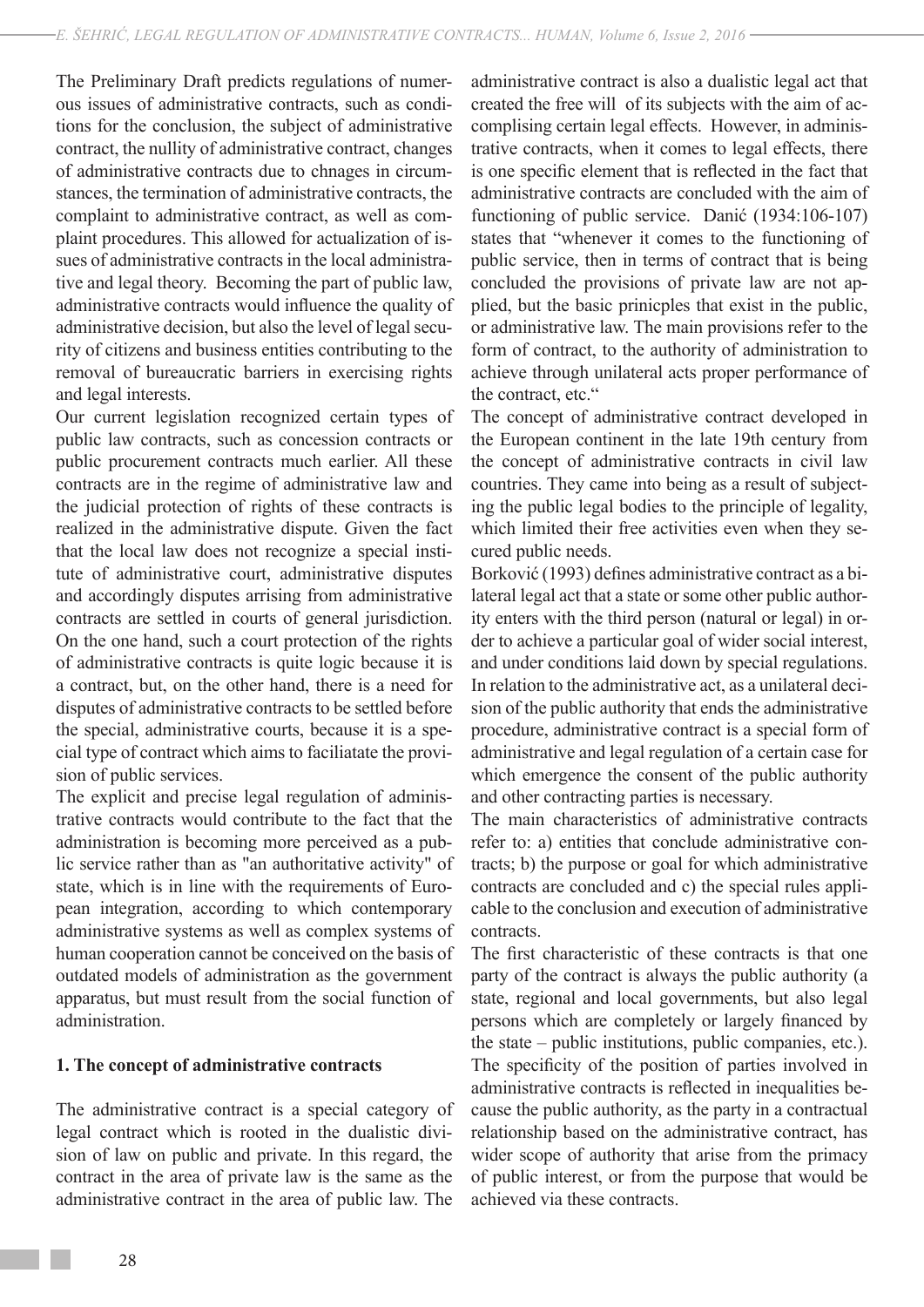Unlike civil law contracts, where both parties are in equal legal position, in case of administrative contracts the public authority is in a superior position and has stronger legal authority that come into play when concluding, as well as executing the contract (Borković, 1993). The favorable, or superior position of the public authority is particularly evident in the case when the other party is not fullfiling its contractual obligations regularly or at all.

The second characteristic refers to the purpose or goal of the conclusion of administrative contracts, and that is always the achievement of public interest which basically boils down to the satisfaction of certain public purpose. Lilić (2014) states that considering the purpose they want to achieve there are two types of administrative contracts, and those are: a) contracts by which the state is supplied with moveable assets (e.g. military administration concludes contracts with private parties on the supply of food, clothing and footwear) and b) contracts as means of investment in public facilities (e.g. contracts for the construction of roads, etc.). Whether it is the entrusting of the construction of public road, school, hospital or some other public building, providing the services of public transport, water or electricity supply of citizens, the allocation of public wealth to a private entity for usage or exploitation or purchase of goods for the functioning of the public service, the subject of administrative contract are always public works, public services and public procurement of goods<sup>3</sup>.

The third characteristic is that special provisions are applied for administrative contracts, or they are entirely subject to the legal regime of the public law.

The most important issues of administrative contracts are regulated by the norms of the public law – a procedure that precedes the selection of a private entity, the selection of subjects that will be offered a conclusion of the contract, the issues of legal protection of subjects that the contract is not offered, a procedure for amending the contract during the duration of the contractual relationship, etc. (Aviani and Đerđa, 2011). The reason of the public regulation of administrative contracts primarily refers to the need for establishing certain limits of freedom when concluding contracts between entities, so that the administrative contract, as the important institute of the public law, would not "turn into" the private legal contract aimed at accomplishing reciprocal benefits for its entities. Administrative contracts are, thus, placed in a different legal regime in comparison to contracts of the private law. Singh (2002:97) justifies this with a thesis "that if entities of administrative contract are allowed the same freedom that entities of private law contract enjoy "it would spontaneously lead to commercialization of public services". Therefore, certain limitations of administrative contracts are necessary, so that they would not turn from important legal institute of the public law into an ordinary agreement.

Taking these characteristics into account, the definition of the concept of administrative contracts is based on three different criteria, and those are: a) the criterion of parties – according to which one of the parties involved in the administrative contract must be a legal entity of the public law; b) the objective criterion  $-$  according to which the administrative contract is the one whose object is linked to the performance of public service, or the one according to which an inidividual receives the right and duty to perform the public duty and c) the criterion of special powers – according to which the public authority is given greater (special) powers because it benefits more to the accomplishment of wider social interest (Ljubanović, 2010).

The theory of administrative contracts in legal systems of European countries is the most extensively developed in the French Law where the administrative contract is considered to be one of the greatest achievements of administrative and judicial practice. According to the French theory of administrative law, administrative contracts are mixed legal acts (unilateral and bilateral) because they also contain contractual provisions, but also provisions that represent the expression of the will of the public authority, that can modify them even after the conclusion of the contract, while retaining the control over the performance of public services of public works.

<sup>3</sup> One of the distinguihing factors of administrative contract from private law contract in the French legal theory is actually the subject of the contract, which is always related to the exercise of public service. A key element for distinction of administrative contract from private law contract in the German legal theory is also the subject of the contract. According to the German theory, administrative contract creates, modifies or abolishes legal relation "in the field of public law", while other contracts have the same effect but in the field of private law. Thus, if the legal relation that the contract creates, modifies or abolishes is in the field of public law, the contract will be under the legal nature of administrative contract. However, it is interesting to emphasize that eventhough the German legal theory and legislation recognize the institute of administrative contract, the term "administrative contract" cannot be found in the German legal system, instead a term "the public law contract" is used. A special feature of these contracts is that they are fully subject to the legal regime of the public law, and legal rules, jurisprudence, and general principles of the private law are applied to them only subsidiary (Aviani and Đerđa, 2011).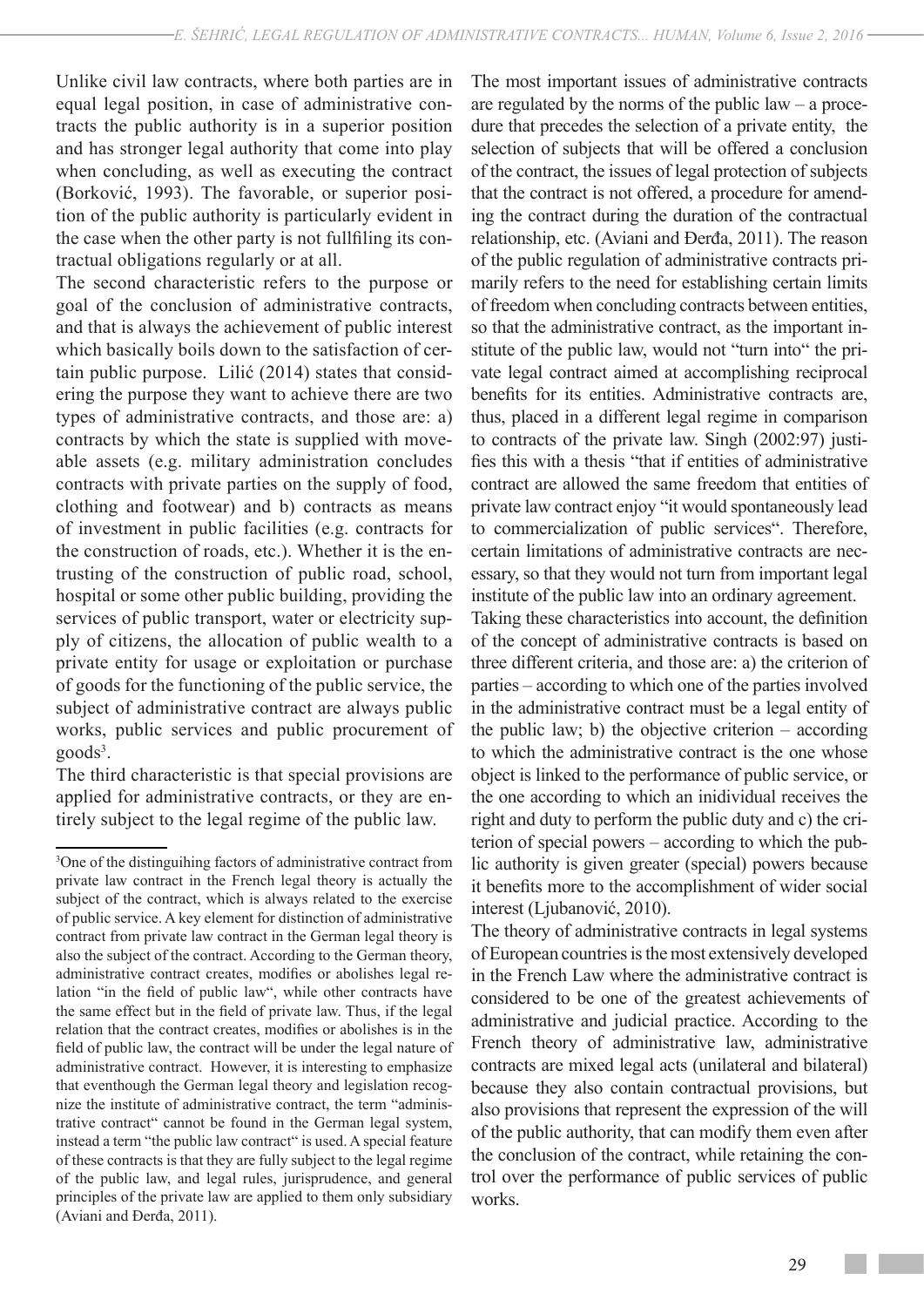Administrative contracts, according to the French Law, are concluded in writing, and the condition of their validity is, in addition to the consent of the parties and the admissibility of the object of the contracts, that they must contain all the contractual clauses. "One of the clauses that is defined by The State Council clause exorbitante – a clause which aims to to give the rights to the parties and impose obligations of such nature that cannot be concluded or accepted by any in the field of civil or commercial law" (Ljubanović, 2010:44). One of the parties involved must be a legal entity of the public law that while concluding the contract has the right to direct and supervise, impose sanctions, to unilaterally modify the provisions of the contract and to terminate the contract unilaterally. However, the right to unilateral modification of the provisions of the contract is limited considering that the other contractual entity has the right to claim compensation from the public authority in case of an increase of expensses and disruption of "financial balance". As for the specificities of administrative contracts, in the French theory, the following is emphasized: a) those are the contracts between unequal parties; b) the public authority performs with stronger legal will and c) in the execution of contracts the public authority has public authority.

The most important division of administrative contracts in the French theory and practice includes contracts on public service concession, public procurement contracts, contracts on the takeover of public goods, contracts on registration of public borrowings, contracts on public-private partnerships and the like. The German law also recognizes the institute of administrative contracts, but unlike the French Law – where the greatest impact on legal regulation of administrative contracts possesses thr administrative court practice, they are legally regulated by general rules of administrative procedure, as well as by special state and federal laws. The basis of creation, modification and abolition of legal relation of the public law presents administrative (public and legal) contract, except where this would be contrary to the legislation. The Law on Administrative Procedure<sup>4</sup> defines the concept of administrative (public and legal) contract as a special kind of contract that craetes, modifies and abolishes the public relations. It is not visible from the very definition who are its parties so it can be concluded that they can also be private legal subjects.

However, considering that the object of the contract are public relations and rights and obligations of public character are taken over with it, one of the contractual entites is always the body of the public government. Given that the administrative contract is considered to be the contract: a) which is regulated by provisions of administrative law; b) which is the subject of regulation of administrative relations; c) which are a base for administrative powers and obligations and d) where one of the contractual parties is the subject of the public authority (Kostić, 2008).

In the German Law as the foundation of administrative contracts does not occur subordination exclusively, but between contractual entities can exist a certain degree of coordination. In this regard, administrative contracts can be divided into: a) coordinated and b) subordinated administrative contracts. The coordinated administrative contracts are those in which parties are equal, i.e. are in equal or almost equal position or level. Most frequently those are two subjects of public authority that are mutually completely equal. The equality of the contractual parties assumes the absence of subordination, so that none of the parties is superior to the other, or does not possess stronger legal will than the other. Given that in such contracts the subordination is absent, there can also be classified contracts concluded between two private entities. Subordinate administrative contracts present contracts that are concluded between the public authority and the third party. The basic characteristic of these contracts is that one party of the contract acts as the holder of the public authority. Therefore, we talk about contracts where subjects are in "subordinate-superior" relationship. In the theory of administrative law this type of administrative contracts can further be divided into: a) contracts which bind on the adoption of specific administrative act; b) contracts that replace the administrative act and c) contracts that are in no direct connection to the administrative act.

The German Law also provides reasons for thenullity of administrative contracts that are not the same in all cases for coordianted and subordinated contracts. The common reasons for nullity are: business or process inability of one of the contractual parties, violation of rules of procedure, if the contract is concluded contrary to social morality and if there are reasons for voidance (Detterbeck, 2009). It can be concluded in the end that administrative contracts are bilateral administrative and legal relations which are based between public legal bodies and the third party, in order to perform activities that are of general interest, especially under the prescribed conditions and that they are the tendency of public bodies to enter legal relations otherwise and not only through an administrative act.

<sup>4</sup> Article 54 of the Law on Administrative Procedure / Verwaltungsverfahrensgesetz (VwVfG) vom 25.5.1976, BGB1 I, S. 1253.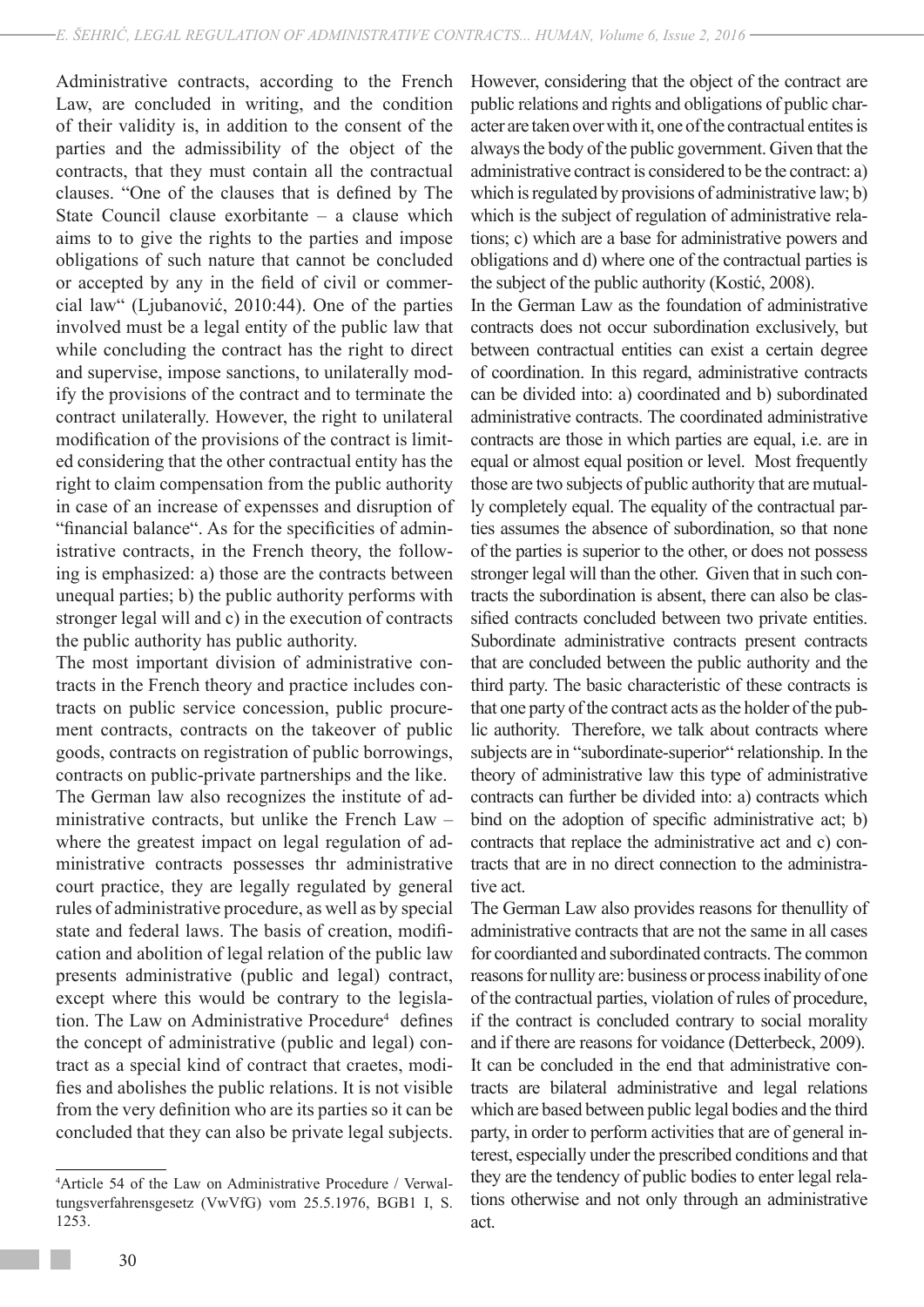# **2. General legal regulation of administrative contracts in Bosnia and Herzegovina**

Public administration reform in Bosnia and Herzegovina and harmonization of national legislation with European administrative standards is one of the most important tasks placed before our country on the path towards European integration. The European Union has defined a set of fundamental principles according to which it is necessary to develop a legal framework and establish institutional capacity to meet the obligations of membership.

The new European standards of public administration and good practices of European countries require the reform of the administrative procedure in order to create and strengthen the administrative capacity needed for effective implementation of national legislation and the legal acquis of the European Union. The administrative procedure is necessary to be modernized in line with European orientations that require solving different administrative and legal issues, and not only through an administrative act. New social processes in which the public administration of the instrument of government evolved into "service" oriented activity of the country also led to the need for the introduction of new institutions that would affect the quality of administrative decision-making. These are administrative contracts as legal instruments that the public authority provides with a range of administrative services to citizens, legal persons and other entities. The need for legal regulation of administrative contracts in Bosnia and Herzegovina was created as a result of entering public bodies in legal relations with the private law subjects as well. Namely, the basis of the formation of an administrative and legal relation is no longer just an administrative act which unilaterally and authoritatively decides on the rights and obligations of the parties, but it can also be a contract as the free will of its parties.

The general rules of administrative procedure in Bosnia and Herzegovina are not regulated by administrative contracts, but in 2012 the Preliminary Draft of the Law on Amendments to the Law on Administrative Procedure of Bosnia and Herzegovina was adopted, which also envisages the introduction of administrative contracts in the administrativeprocedural legislation. The Preliminary Draft principally regulates only the basic issues of conclusion and execution of administrative contracts, while all the particularities are governed by regulations that apply to certain administrative authorities. The Preliminary Draft also does not provide a definition of administrative contract, or from the overall general legislation it can be concluded that administrative contracts are public and legal contracts concluded between administrative bodies and parties on the execution of rights and obligations established in the decision which settled the administrative matter, unless determined otherwise by law.

The general legal regime governing administrative contracts also includes entities, conditions for the conclusion and subject, the nullity of the administrative contract, modifications and termination, as well as complaints to the administrative contract.

#### **2.1. The subjects of administrative contracts**

The Preliminary Draft of the Law on Amendments to the Law on Administrative Procedure of Bosnia and Herzegovina does not explicitly determine who the subjects of an administrative contract are, but it can be concluded that an entity has public authority, while the other entity is referred to as a party. The Preliminary Draft, however, did not define who may appear as a party – whether those are exclusively public authorities or may be private law entities. In domestic law is, in terms of determining the subjects of the administrative contract, accepted the German theory of administrative contracts according to which a party of the administrative contract can occur both as the public and private law body. In this regard, if the administrative contract is concluded between two or more public authorities, which are hierarchically in the same or similar level, these are "coordinated" administrative contracts, and if the subjects of the administrative contract are the public authority, on the one hand, and a private law body (natural or legal person), on the other hand, then those are "subordinate" administrative contracts.

## **2.2. The conditions for the conclusion and subject of administrative contracts**

The Administrative Procedure Code of Bosnia and Herzegovina provides the conditions for the conclusion of administrative contracts. First, the administrative body and the party can enter into an administrative contract only if previously a decision which resolves certain administrative matter is issued, and if the law requires the conclusion of such a contract.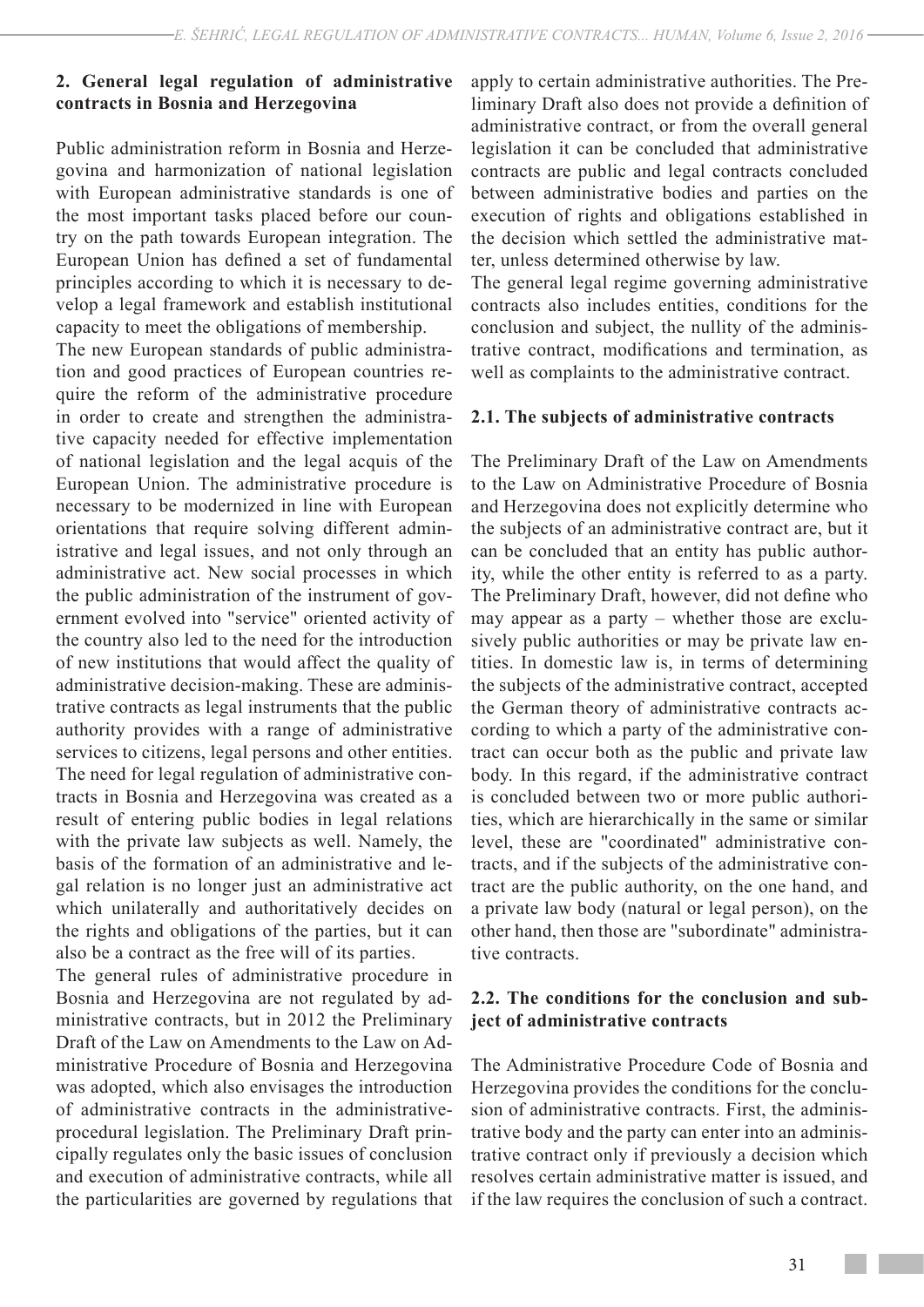The obligation of concluding administrative contracts is stipulated, therefore, by specific laws governing certain administrative areas, such as the Law on Public Procurement ("Official Gazette" No. 39/14), which regulates the conclusion of a public procurement of goods, services and works between one or more suppliers and one or more authorities; the Law on Concessions ("Official Gazette" No. 32/02), which prescribes the manner and conditions for granting concessions to domestic and foreign legal entities, the so-called concessionaires of the conclusion of the concession agreement or the Law on Public-Private Partnerships<sup>5</sup>, which regulates manner, conditions and procedure for the conclusion of the public-private partnership between the public legal bodies and administrative act of the selected private partner, etc.

It is planned by the Preliminary Draft of the Law on Amendments to the Law on Administrative Procedure of Bosnia and Herzegovina to conclude administrative contracts in written form. The written form is accepted as a condition for the conclusion and validity of administrative contracts and comparative law. So in the legal systems of most modern countries such as Germany and France the general rule of the written form of administrative contract is applied, which is expressly prescribed by the law.

One of the conditions for the conclusion and validity of administrative contracts is that the agreement must not be contrary to the operative part of the decision, compulsory regulations, public interest or be coupled to the detriment of third parties. If an administrative contract has legal effect on the rights of third parties, it is valid only with the consent of such person.

The subject of the administrative contract relates to the execution of the rights and obligations stipulated by the decision which ended the administrative procedure. These are the rights and obligations arising from administrative legal relationship established between the regulatory authority and the parties. The specificity of the items in these contracts is reflected in the fact that it is always pre-determined administrative act. Namely, the administrative contract is not possible to be concluded if previously unilateral decisions of public legal body were made in which the best tenderer is selected who the administrative contract will be made with.

The administrative contract, regarding the object, appears as a means of regulating administrative and legal relations based on administrative act, that are a means of planning the execution of rights and obligations that have been decided by an administrative act. The condition for the conclusion of an administrative contract is, therefore, the existence of an administrative act and therefore the conclusion of an administrative contract with the purpose of regulating administrative and legal relationship that is not resolved by an administrative act is not possible.

The regulation of certain administrative and legal relations as the object of an administrative contract is based on the free will of the parties, where the parties are obliged to exercise the obligations deriving from contractual clauses. These are obligations of public and legal character that can only exceptionally be transferred to other persons.

The specificity of the items stipulated the specific nature of administrative contracts concluded for the achievement of the objectives of the wider public interest. In this regard, there is an obligation of the public law body as the holder of public authorities to inform the public, or interested persons on the intention to conclude an administrative contract. This is done by publishing the notice or public announcement, in order to select the winning contestants who will best fulfill their contractual obligations. Therefore, the most important criteria for the selection of the party with which to conclude a contract are its ability to fulfill contractual obligations and financial conditions under which it undertook the obligation to carry them out.

#### **2.3. The nullity of administrative contracts**

According to the Preliminary Draft of the Law on Amendments to the Law on Administrative Procedure of Bosnia and Herzegovina, an administrative contract is null and void: a) if it is contrary to the decision for whose execution was concluded and b) on the ground of nullity prescribed by the law governing contractual relations<sup>6</sup>. The administrative contract is null and void if the part of the contract is null and void, unless the contract would provide legal effect even without this part.

<sup>5</sup> The general legal framework for the regulation of public-private partnership at the level of Bosnia and Herzegovina was not adopted , but the Law on Public-Private Partnership exists in the form of a draft prepared by the Government of the Federation of Bosnia and Herzegovina in October 2013.

<sup>6</sup> The null and void contract is a contract that is contrary to compulsory regulations, public order and moral of society. Since the administrative contracts are concluded in accordance with the regulations governing contractual relations in Bosnia and Herzegovina, their nullity is determined from the reasons provided by the same regulations.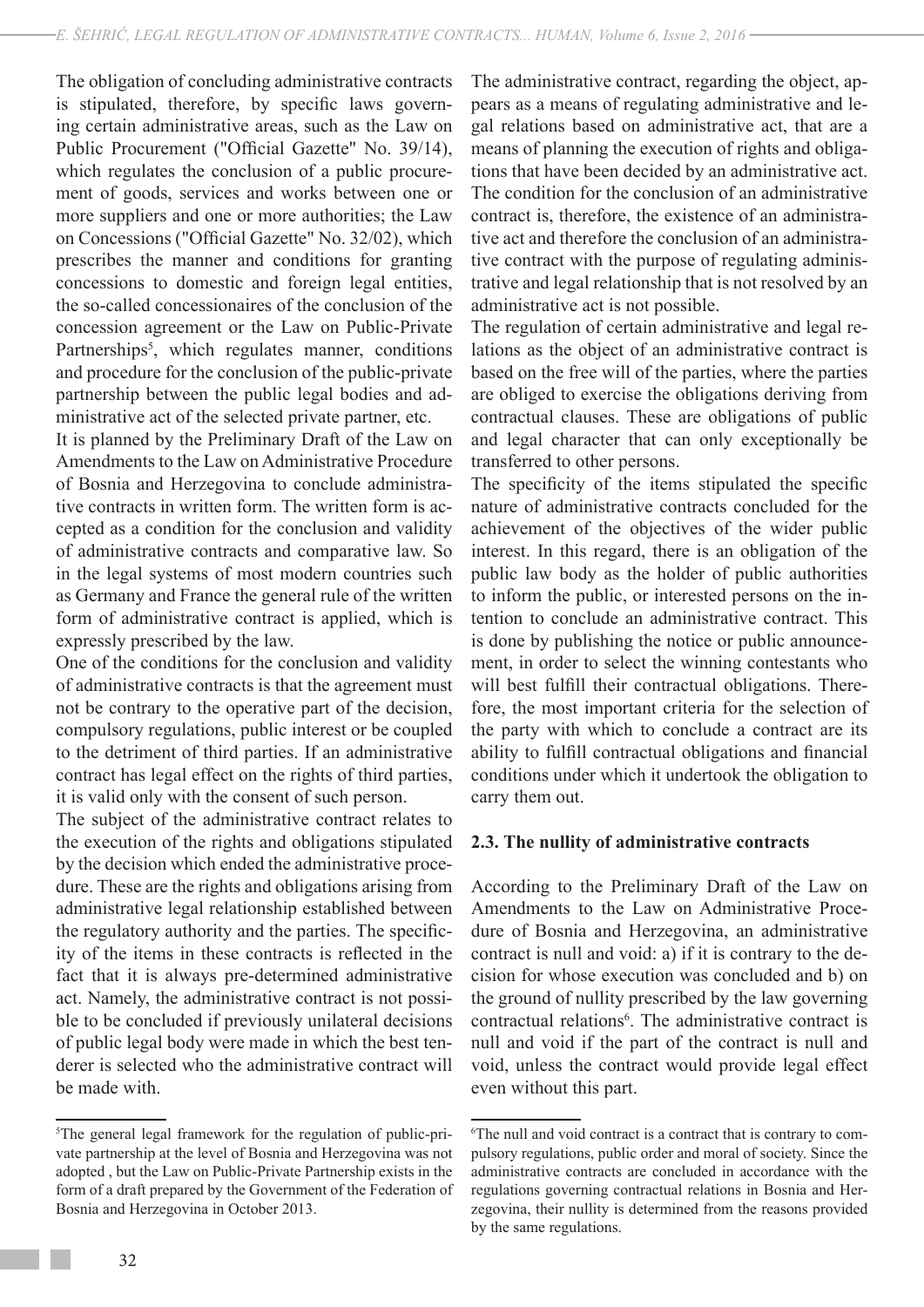So, if certain provisions of the contract are null and void, the contract will not be, exceptionally, declared null and void in the event that it can survive even without null and void provisions.

The invalidity of administrative contracts is determined by competent court in administrative disputes on the basis of customer complaints or administrative bodies. The void administrative contract has no legal consequences.

# **2.4. The modification of an administrative contract**

An administrative contract can be later modified under the condition that it is due to modified circumstances that appeared after the conclusion of the contract, and that could not be predicted during its conclusion, the fullfillment of the contractual obligation became significantly difficut for one of the parties. In that case, the contractual party which is not able to complete obligations has the right to ask for modification of the contract in accordance with the new circumstances. Also, together with this condition, the other contractual party's approval is necessary so that the amandment be possible.

Unlike private law contracts where the parties may at any time by mutual consent modify the original contract, modification of regulations of administrative contract is limited with respect to its subject and aim for whose realization it is concluded. Given the fact that one side of the administrative contract is always the public authority and that this agreement is made to achieve broader social interest, by modifying the contract provisions one must not harm the community on whose behalf the agreement was concluded, nor the rights of third parties that participated in the bidding process that preceded the conclusion of the contract. It is particularly important that the public authority when facilitating changes to the contract does not exceed the limit prescribed by the administrative act because it could lead to its nullity. Thus, the free exchange of administrative contracts is limited, on the one hand, with the rights of third parties which took part in the decision of an administrative act, but on the other hand, is limited with the public interest.

How administrative contracts are characterized by unilateral powers of public legal bodies, which come to the fore and with modifications of its provisions, it can be concluded that the conditions of modification unilaterally are determined by the public authority.<sup>7</sup> In doing so again one should be careful to protect the public interest and the rights of the parties. The other contracting party should not be left without legal protection, since in the case of violation of rights it must be given the authority to claim adequate compensation from the public authorities. Although unilateral modifications of the provisions governing contracts by public authorities may lead to increased costs for the counterparties, the Law on Administrative Procedure of Bosnia and Herzegovina does not explicitly provide for the right party to compensation. The fullest development of possibility of legal protection of the contracting party with unilateral modification of the contract from the public law body exist in the French Law, where the injured party is given an opportunity of protection by the so-called "preserving the financial balance of the contract." In the event of disruption of financial balance, a contracting party is entitled to claim adequate compensation from the public authority, about which they mutually communicate. If agreement on compensation that would re-establish financial balance of the contract fails, the contracting party shall be entitled to institute administrative proceedings and prosecute the charge before the court.

<sup>7</sup> The unilateral modification of administrative contracts in order to achieve the objectives of general interest and to act in accordance with the principles of flexibility, efficiency and protection of life, health and property of citizens, is one of the most important features of the administrative contract in the French law. Thus, the public authority, as a contracting party, has the power to unilaterally amend the provisions of the concession agreement, in response to public interest, and to the modifications that occurred after the conclusion of the concession agreement. This power does not derive from some kind of provision of the administrative contract, but is the result of the general principles of the French Administrative Law. This means that the public authority, regardless of whether it incorporated such a clause into an administrative contract or not, in certain cases, be able to fully legally, to unilaterally amend some of its provisions. The French law does not even allow the public authority to give up the powers of unilateral amendment of certain contractual provisions (Aviani and Đerđa, 2011).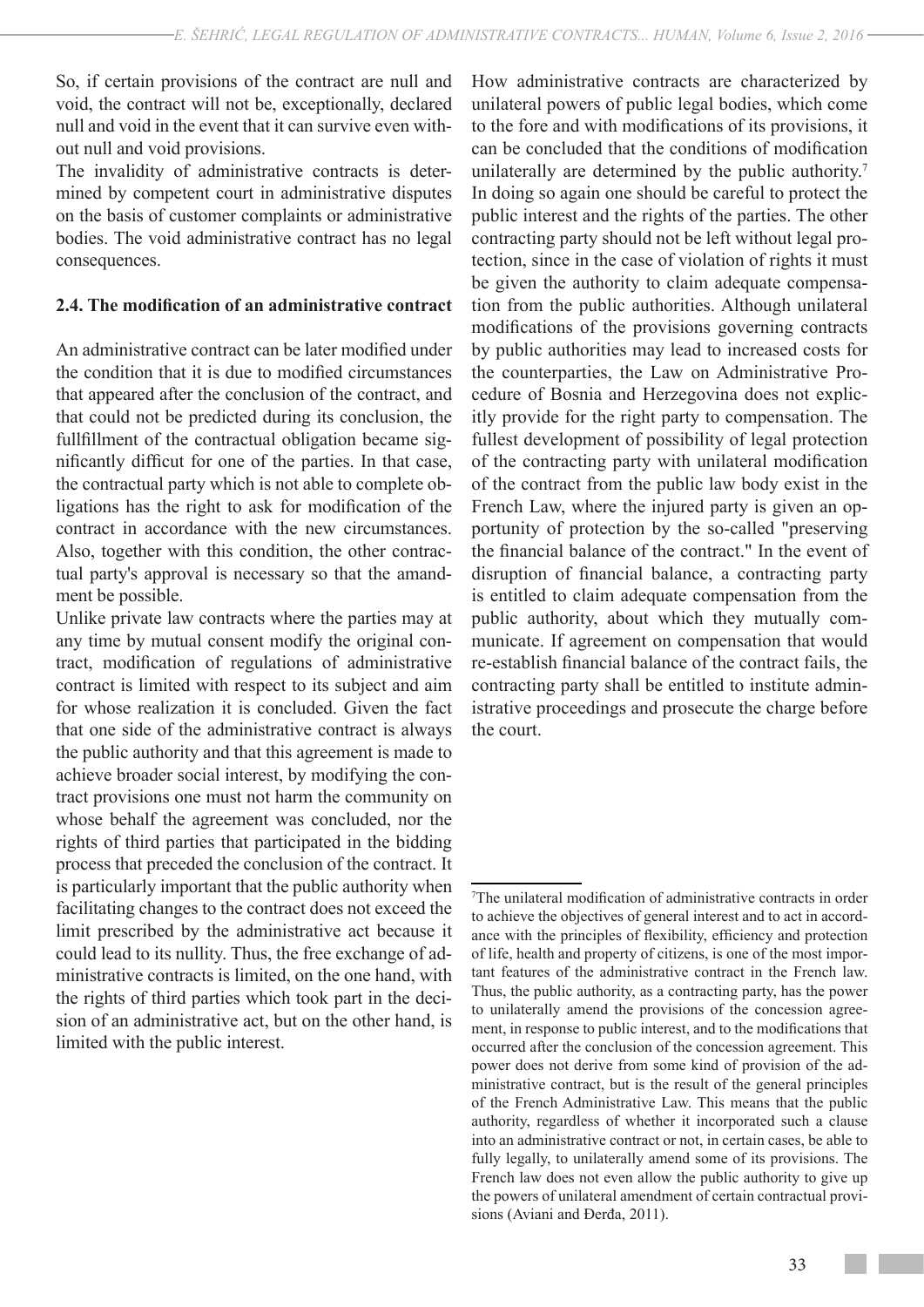#### **2.5. The termination of an administrative contract**

In addition to the fact that the public authority may unilaterally amend the administrative contract, it also has the power to unilaterally terminate the contract in cases prescribed by the law. The Preliminary Draft of the Law on Amendments to the Law on Administrative Procedure of Bosnia and Herzegovina provides for three cases of termination of administrative contracts. First, the administrative authority may unilaterally terminate the administrative contract if the parties fail to agree on amendments to the contract, if they do not agree to such change or if a third party involved in the contract does not agree to the amendment of the contract. Second, the competent authority shall unilaterally terminate the administrative contract if the customer does not meet the contractual obligations. If the administrative body suffered some damages, he has the right to claim compensation for the damages. The last case of unilateral termination exists when it is necessary to avoid serious and imminent danger to human life and health and public safety, and if it could not be removed by other means without impinging upon the acquired rights.

The administrative authority terminates the administrative contract with a decision in which reasons for the termination must be stated and substantiated, as well as the determined amount of damages if caused to the administrative body.

The administrative dispute may be initiated against the decision on termination of administrative contracts before the Court of Bosnia and Herzegovina.

#### **2.6. A complaint to an administrative contract**

A legal protection of the other contractual party with the administrative contract is provided by the institute of complaint. The complaint is in an administrative procedure legislation of Bosnia and Herzegovina arranged by the Preliminary Draft of the Law on Amendments to the Law on Administrative Procedure as a regular remedy that can be used against acts, or against the administrative body, unlike the appeal that is to be used against the decision or against an administrative act. A party may file a complaint for failure to fulfill contractual obligations of the administrative body and even seek compensation for the damage arising due to non-fulfillment. The complaint shall be filed and submitted to the authority which by law supervises the work of the administration with which the customer has signed the administrative contract.

From the above it can be concluded that the complaint is devolutive, and not remonstrative legal remedy.

A complaint is resolved by a decision against which an administrative dispute can be initiated. Disputes arising from administrative contracts in Bosnia and Herzegovina are in the jurisdiction of courts of general jurisdiction, although the legal regime governing the contract as public legal contracts, is differentiated from the legal regime of private legal contracts. The law, therefore, has the option before seeking court protection in administrative dispute to try to correct the malfunction of the administrative body of the authority that it supervises. In comparative law, the settlement of disputes related to administrative contracts is in the jurisdiction of the administrative courts<sup>8</sup>.

#### **CONCLUSION**

Based on the analysis of domestic administrative law theory and legislation, it can be concluded that the administrative contracts are public legal contracts characterized by certain specifics, primarily in the way of regulation, but also subjects, the aim of concluding and protection of their parties.

The acceptance of administrative contracts in the administrative procedural legislation of Bosnia and Herzegovina is an important element of public administration reform, which seeks to contribute to the diversity of administrative and legal issues arising between the public administration and private legal subjects by a concurring statement of their will, and not by an authoritative, unilateral act. Citizens and legal entities in this manner also exercise a more active role in relations with the public administration through participation in the administrative affairs of certain administrative authorities.

<sup>8</sup> In France, after the reform of administrative justice in 1953, it was stipulated that in the court proceedings on administrative matters in the first instance decide the administrative courts. Thus, the jurisdiction of administrative courts placed also disputes of administrative contracts. Disputes related to public legal contracts are also in the jurisdiction of the administrative courts in Germany, where there is a three-tier system of administrative justice. The first instance administrative courts are Verwaltungsgericht, second are Oberwaltungsgerichte and third-Bundesverwaltungsgericht as the supreme administrative court (Ljubanović, 2010).